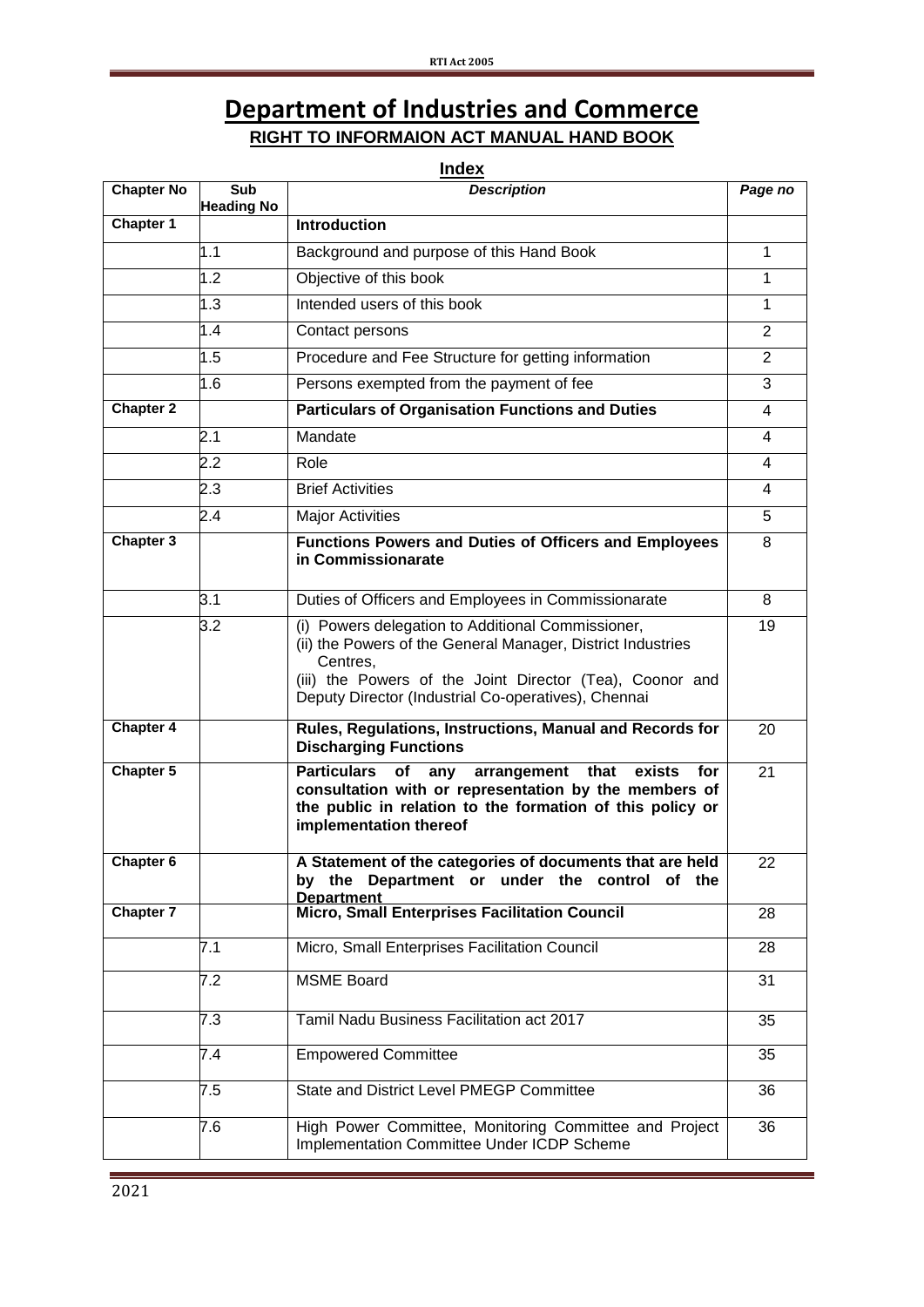| Chapter No | <b>Sub</b><br><b>Heading No</b> | <b>Description</b>                                                                                                                                                                                                                                                                        | Page no |
|------------|---------------------------------|-------------------------------------------------------------------------------------------------------------------------------------------------------------------------------------------------------------------------------------------------------------------------------------------|---------|
| Chapter 8  |                                 | List of Information Officers / Appellate Authorities of The<br><b>Department of Industries and Commerce</b>                                                                                                                                                                               | 37      |
|            | 8.1                             | List of Public Information Officers and Appellate Authority in<br>respect of Commissionerate                                                                                                                                                                                              | 37      |
|            | 8.2                             | List of Public Information officers and Appellate Authority in<br>respect of General Managers, District Industries Centre.                                                                                                                                                                | 38      |
|            | 8.3                             | List of Public Information officers and Appellate Authority in<br>respect of Electrical & Electronics Wing                                                                                                                                                                                | 41      |
|            | 8.4                             | List of Public Information officers and Appellate Authority in<br>respect of Chemical Wing                                                                                                                                                                                                | 42      |
| Chapter 9  |                                 | <b>Procedure Followed in Decision Making Process</b>                                                                                                                                                                                                                                      | 43      |
| Chapter 10 |                                 | <b>Directory of Officers and Employees</b>                                                                                                                                                                                                                                                | 44      |
| Chapter 11 |                                 | Department of Industries and Commerce, Guindy,<br>Chennai - 600 032. Monthly Remuneration received by<br>officers including<br>each<br>of the<br>the<br>system<br>of<br>compensation as provided in the regulation in the under<br>section 4(1) (b) (x) of Right to Information Act 2005. | 46      |
|            | 11.1                            | Monthly Remuneration to officers                                                                                                                                                                                                                                                          | 46      |
| Chapter 12 |                                 | The Budget Allocated to each Agencies                                                                                                                                                                                                                                                     | 49      |
| Chapter 13 |                                 | The Manner of Executing Subsidy Programme                                                                                                                                                                                                                                                 | 54      |
| Chapter 14 |                                 | Particulars of Recipients, Concessions,<br><b>Permits</b><br>or<br>Authorization granted by the Government                                                                                                                                                                                | 60      |
|            | 14.1                            | <b>Incentive Scheme</b>                                                                                                                                                                                                                                                                   | 60      |
|            | 14.1.1                          | <b>Capital Subsidy</b>                                                                                                                                                                                                                                                                    | 60      |
|            | 14.1.2                          | Low Tension Power Tariff Subsidy                                                                                                                                                                                                                                                          | 62      |
|            | 14.1.3                          | <b>Generator Subsidy</b>                                                                                                                                                                                                                                                                  | 62      |
|            | 14.1.4                          | Pay Roll Subsidy                                                                                                                                                                                                                                                                          | 62      |
|            | 14.1.5                          | Back-ended Interest Subsidy (BEIS)                                                                                                                                                                                                                                                        | 62      |
|            | 14.1.6                          | Promotion of Energy Audit and Conservation of Energy<br>(PEACE)                                                                                                                                                                                                                           | 63      |
|            | 14.1.7                          | Reimbursement of Charges for<br>for<br>Scheme<br>Quality<br>Certification (Q-cert)                                                                                                                                                                                                        | 63      |
|            | 14.1.8                          | Schemes for leveraging the IPR regime                                                                                                                                                                                                                                                     | 64      |
|            | 14.1.9                          | Stamp duty exemption                                                                                                                                                                                                                                                                      | 64      |
|            | 14.1.10                         | <b>Scaling up Subsidy</b>                                                                                                                                                                                                                                                                 | 64      |
|            | 14.1.11                         | Subsidy for Fund Raising                                                                                                                                                                                                                                                                  | 64      |
|            | 14.2                            | Prime<br>Minister's<br>Employment Generation<br>Programme<br>(PMEGP)                                                                                                                                                                                                                      | 65      |
|            | 14.3                            | Unemployed Youth Employment Generation Programme<br>(State Sponsored)                                                                                                                                                                                                                     | 67      |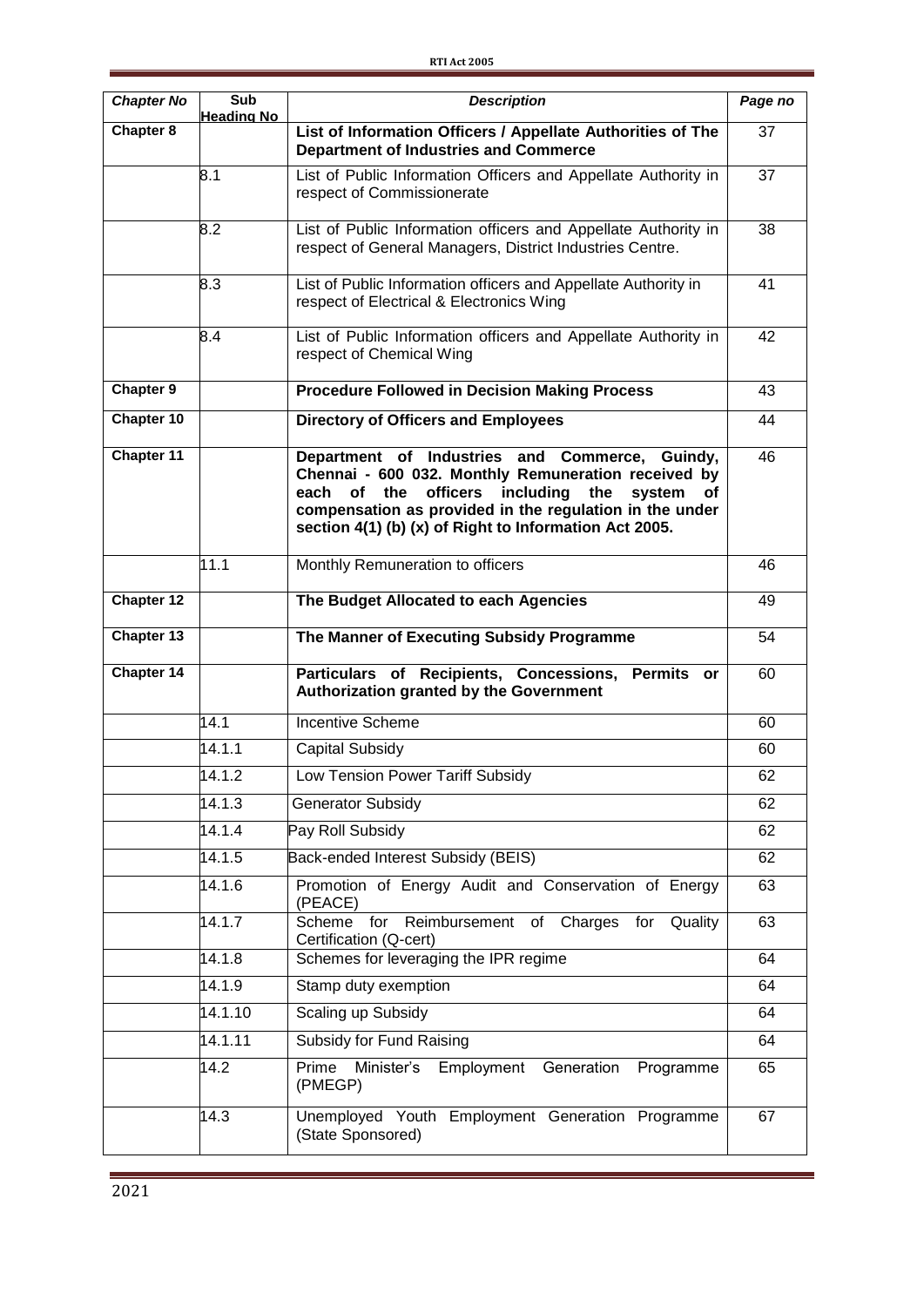| <b>Chapter No</b> | Sub<br><b>Heading No</b> | <b>Description</b>                                                                                                                                  | Page no |
|-------------------|--------------------------|-----------------------------------------------------------------------------------------------------------------------------------------------------|---------|
|                   | 14.4                     | New Entrepreneurs Cum Enterprises Development Scheme<br>(Needs)                                                                                     | 69      |
|                   | 14.5                     | <b>Training Institutes</b>                                                                                                                          | 71      |
|                   | 14.6                     | Awards for Entrepreneurs and Banks                                                                                                                  | 72      |
|                   | 14.7                     | Amma Skill Training & Employment Scheme                                                                                                             | 72      |
| Chapter 15        |                          | Norms set by the Department for the discharge of its<br>functions                                                                                   | 73      |
| Chapter 16        |                          | Information available in an Electronic form (Fed in<br>Computer) Details of data, formats and information<br>available in the Computers and Website | 73      |
| <b>Chapter 17</b> |                          | Particulars of the facilities available to citizens for<br>obtaining information                                                                    | 74      |
| Chapter 18        |                          | Other useful information (General & Departmental)                                                                                                   | 75      |
|                   | 18.1                     | <b>Other useful information (General)</b>                                                                                                           | 75      |
|                   | 18.2                     | Micro, Small and Medium Enterprise Development-<br><b>Definition</b>                                                                                | 76      |
|                   | 18.3(a)                  | UDYOG AADHAAR MEMORANDUM (UAM) under the<br>MSMED Act 2006                                                                                          | 77      |
|                   | 18.3(b)                  | <b>Udyam Registration</b>                                                                                                                           | 78      |
|                   | 18.4                     | Framework for Revival and Rehabilitation of Micro, Small<br>and Medium Enterprises                                                                  | 79      |
|                   | 18.5                     | <b>District Export Promotion Hub</b>                                                                                                                | 80      |
|                   | 18.6                     | <b>Electrical &amp; Electronics Wing Industrial Estates</b>                                                                                         | 80      |
|                   | 18.6.1                   | Central Electrical Testing Laboratory, Kakkalur                                                                                                     | 80      |
|                   | 18.6.2                   | Implementation of quality control orders                                                                                                            | 81      |
|                   | 18.7                     | <b>Industrial Co-operatives</b>                                                                                                                     | 86      |
|                   | 18.7.1                   | Tea Sector                                                                                                                                          | 86      |
|                   | 18.7.2                   | Match Industry                                                                                                                                      | 88      |
|                   | 18.7.3                   | Handicrafts                                                                                                                                         | 88      |
|                   | 18.7.4                   | Tailoring                                                                                                                                           | 88      |
|                   | 18.7.5                   | Co-operative Industrial Estate                                                                                                                      | 88      |
|                   | 18.7.6                   | Labour Contract                                                                                                                                     | 89      |
|                   | 18.7.7                   | Sagoserve                                                                                                                                           | 89      |
|                   | 18.7.8                   | Tamilnadu Industrial Co-operative Bank Ltd                                                                                                          | 90      |
|                   | 18.7.9                   | Engineering                                                                                                                                         | 90      |
|                   | 18.7.10                  | Coir                                                                                                                                                | 90      |
|                   | 18.7.11                  | Polythene                                                                                                                                           | 92      |
|                   | 18.7.12                  | Printing                                                                                                                                            | 92      |
|                   | 18.7.13                  | Auto                                                                                                                                                | 93      |